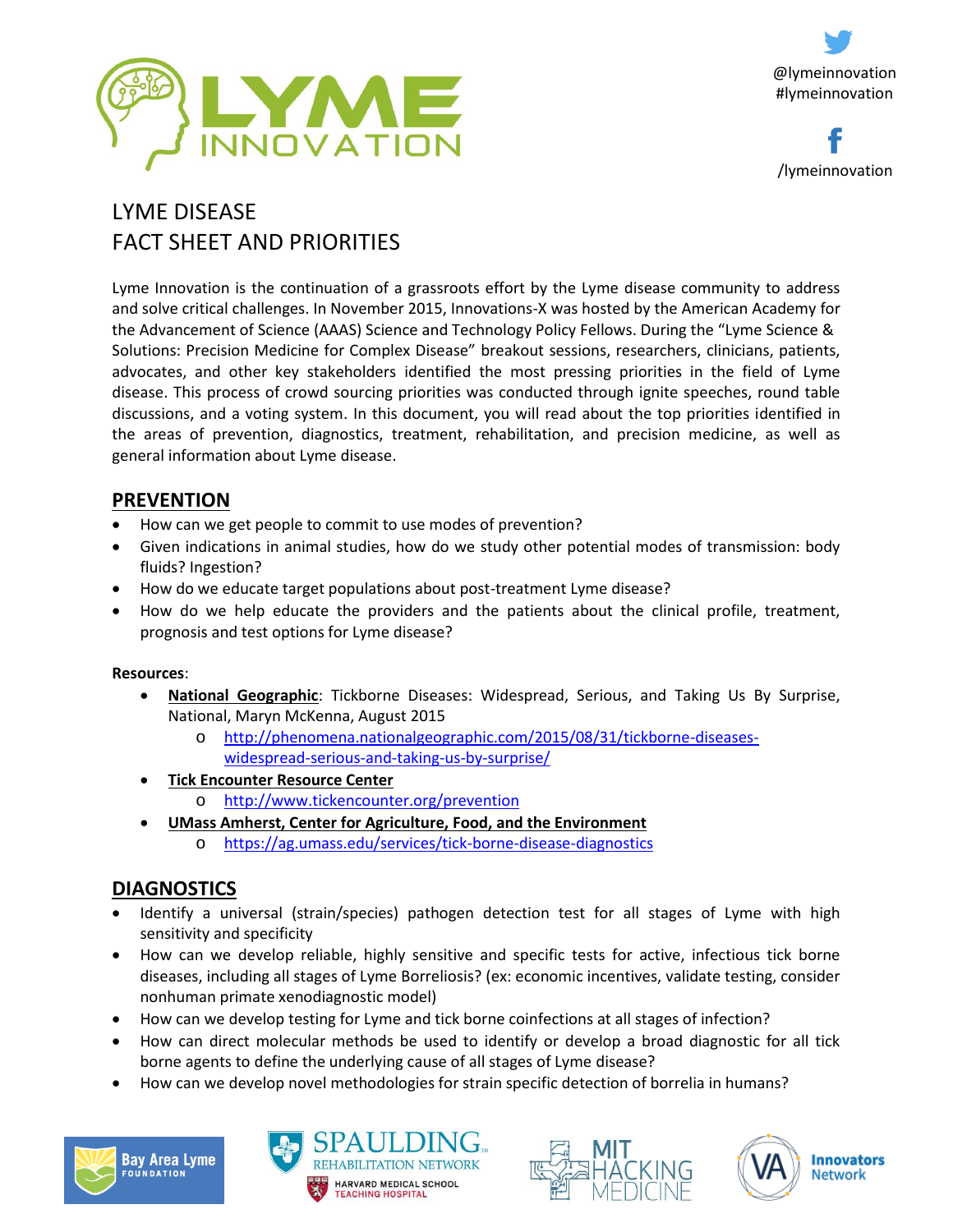



- **MYTH: Everyone with Lyme disease gets a telltale bull's-eye rash.**
	- Actually, many never develop a skin rash and those that do may not get a bull's-eye rash. The Centers for Disease Control and Prevention (CDC) estimate that only 70% develop a skin rash (erythema migrans), but this can vary by region. For example, a 2010 study showed that in the state of Maine only 43% of Lyme patients exhibited this particular type of rash. There are a range of symptoms and it is critical that you are alert to all of them.
- **MYTH: If the test is negative, you don't have Lyme.**
	- Not so fast ... The current "gold standard" diagnostic for Lyme disease is a two-tiered blood [test](http://wiredimpactdev.com/bayarealyme/get-help/lyme-testing/) requiring a positive ELISA result. The ELISA measures infection-fighting or memory antibodies against *[Borrelia burgdorferi,](http://wiredimpactdev.com/bayarealyme/about-lyme/what-causes-lyme-disease/borrelia-burgdorferi/)* and it misses up to 60% of acute cases of Lyme when antibodies may not be high enough to detect.
- **Resources:**
	- o **Molecular Medicine:** The Pathogenesis of Lyme Neuroborreliosis: From Infection to Inflammation, December 2007
		- o <http://www.ncbi.nlm.nih.gov/pmc/articles/PMC2148032/>

# **TREATMENT**

- If persister cells are driving Post Treatment Lyme Disease, what is the mechanism?
- Develop eradicating treatment for Lyme infection
- Will a sterilizing compound/regimen prevent Post Treatment Lyme Disease?
- What role do co-infections play in presentation and treatment of Lyme disease?
- **MYTH: Antibiotics cure everyone.**
	- Statistics show that as many as 20% of patients continue to exhibit symptoms even after antibiotic treatment. While there is controversy about the cause of this symptom persistence (e.g., residual bacteria or auto-immune response), for these patients, the suffering continues. As many as a million Americans are estimated to be suffering with this condition, referred to as post-treatment Lyme disease (PTLD).

**Resources**:

- **Nature:** A new antibiotic kills pathogens without detectable resistance, Ling et al., January 2015 o <http://www.nature.com/nature/journal/v517/n7535/full/nature14098.html>
- **Scientific American**: Lyme Disease May Linger for 1 in 5 Because of "Persisters", Melinda Wenner Moyer, September 2015
	- o [http://www.scientificamerican.com/article/lyme-disease-may-linger-for-1-in-5-because](http://www.scientificamerican.com/article/lyme-disease-may-linger-for-1-in-5-because-of-persisters/)[of-persisters/](http://www.scientificamerican.com/article/lyme-disease-may-linger-for-1-in-5-because-of-persisters/)
- **Nature, Emerging Microbes and Infections:** Identification of novel activity against *Borrelia burgdorferi*persisters using an FDA approved drug library, July 2014
	- o <http://www.nature.com/emi/journal/v3/n7/full/emi201453a.html>
- **PLOS ONE**: Persistence of Borrelia burgdorferi in Rhesus Macaques following Antibiotic Treatment of Disseminated Infection, Embers et al, January 2012
	- o <http://journals.plos.org/plosone/article?id=10.1371/journal.pone.0029914>







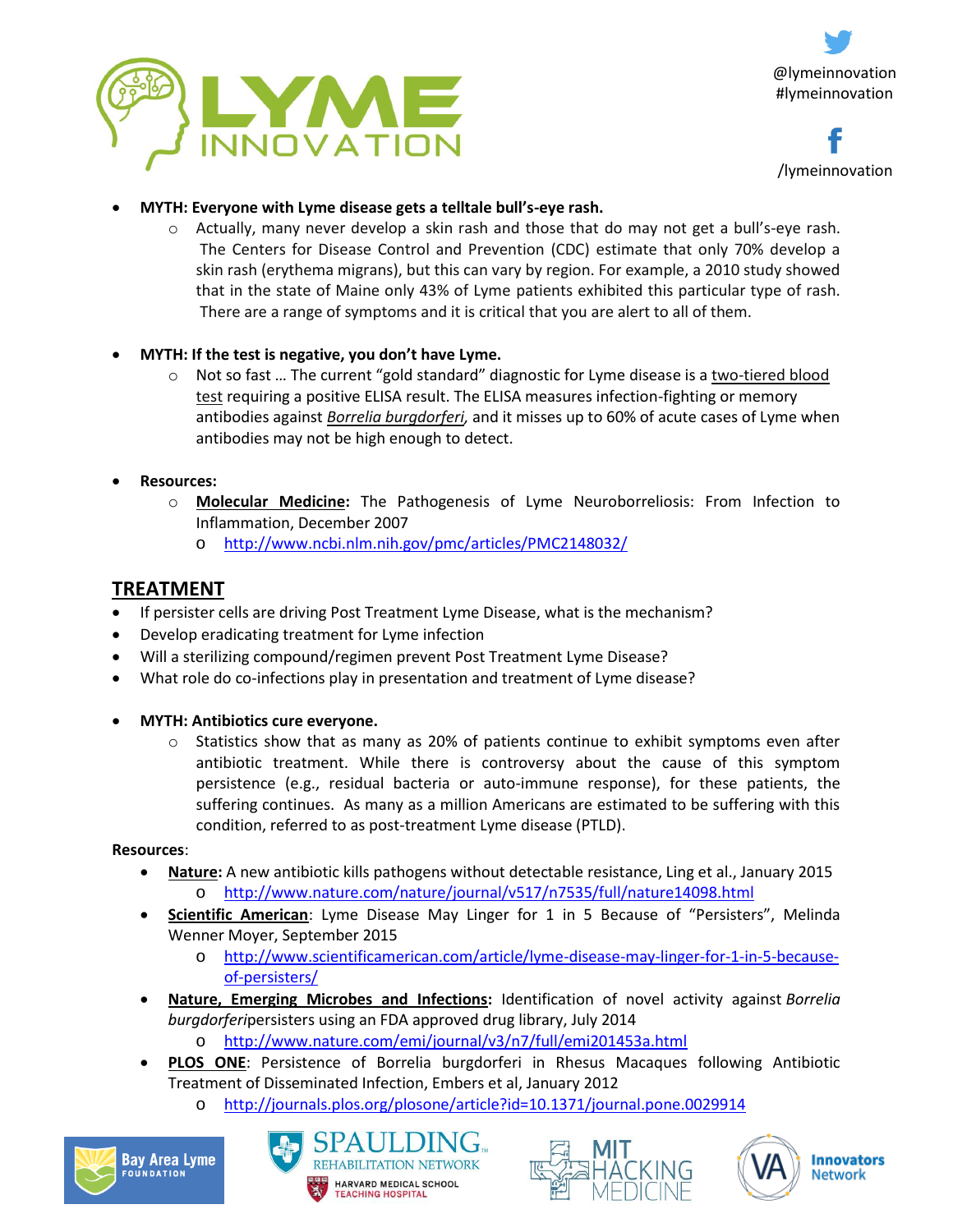



# **REHABILITATION**

- Determine nature of PTLDS/chronic Lyme Disease
- Does fatigue correlate with a Post Treatment Lyme Disease marker?
- What role does inflammation play and how do we address it in treatment?
- How do we rehabilitate the brain and rest of nervous system after injury from Lyme disease?

#### **Resources**:

- **The Boston Globe**: New Lyme disease center at Spaulding treats lingering symptoms, October 2015
	- o [https://www.bostonglobe.com/metro/2015/10/11/for-lyme-disease-patients-new](https://www.bostonglobe.com/metro/2015/10/11/for-lyme-disease-patients-new-approach-aims-ease-residual-effects/Dzq8hZni6BoBiKZ99eq20O/story.html)[approach-aims-ease-residual-effects/Dzq8hZni6BoBiKZ99eq20O/story.html](https://www.bostonglobe.com/metro/2015/10/11/for-lyme-disease-patients-new-approach-aims-ease-residual-effects/Dzq8hZni6BoBiKZ99eq20O/story.html)
- **Quality of Life Research**: Post-treatment Lyme disease syndrome symptomatology and the impact on life functioning: is there something here?, John Aucott et al., February 2013 o <http://www.ncbi.nlm.nih.gov/pmc/articles/PMC3548099/>
- **LymeNet**: The Neuropsychiatric Manifestations of Lyme Borreliosis, Brian Fallon et al., Spring 1992
	- [http://library.lymenet.org/domino/file.nsf/bbf2f15334c1f28585256613000317cc/87e8d](http://library.lymenet.org/domino/file.nsf/bbf2f15334c1f28585256613000317cc/87e8dfed931381b7852567c70012001f?OpenDocument) [fed931381b7852567c70012001f?OpenDocument](http://library.lymenet.org/domino/file.nsf/bbf2f15334c1f28585256613000317cc/87e8dfed931381b7852567c70012001f?OpenDocument)

## **PRECISION MEDICINE**

- Develop a better model to reflect the complexity and diversity of tick borne diseases (children/adults, psychiatric, strain variation, incorporate social science approach)
- How can precision medicine lead to next-gen diagnostics and treatment? (i.e. how can we replicate what worked for cancer-precision oncology-for Lyme?)
- How can we determine the cause of disease for each patient to guide proper treatment?

#### **Resources**:

- **National Institute of Health**: About the Precision Medicine Initiative Cohort Program
	- o <https://www.nih.gov/precision-medicine-initiative-cohort-program>
- **The White House**: Precision Medicine Initiative
	- o <https://www.whitehouse.gov/precision-medicine>
- **Precision Medicine at UCSF**: The Elements of Precision Medicine (infographic)
	- o <http://precisionmedicine.ucsf.edu/elements-precision-medicine>







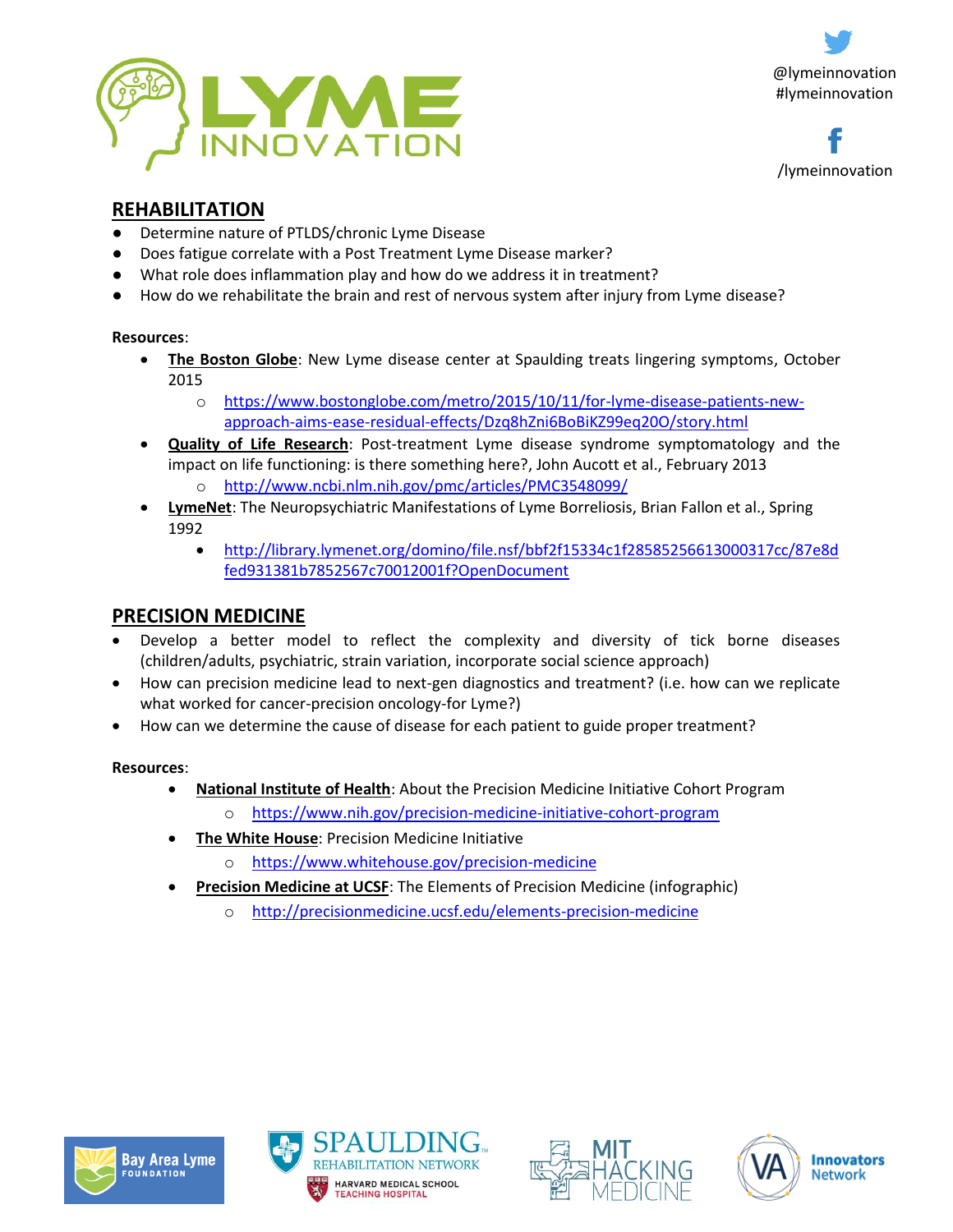



# **GENERAL LYME DISEASE INFORMATION**

Lyme disease is a potentially debilitating and sometimes fatal<sup>i</sup> infection caused by bacteria transmitted through the bite of an infected tick to people and pets.

### *Statistics*

- Lyme disease is the **most common vector-borne infectious disease** in the country
	- o **329,000** or more new cases of Lyme disease are diagnosed each year in the U.S., according statistics released in 2015 by the Centers for Disease Control and Prevention  $(CDC)^{ii}$
	- $\circ$  There are many more new cases of Lyme disease than almost any other reportable infectious disease including HIV/AIDS. There are 6 times as many people diagnosed each year with Lyme than HIV in the U.S., according to CDC statistics.  $^{\text{III}}$
	- o **Lyme has been reported in all 50 states**, so physicians of every state need to know the symptoms and consider this diagnosis. However, while we are seeing an expansion in the geographic areas inhabited by ticks that carry the bacteria that causes Lyme disease, ticks carrying these bacteria have not been identified in every state at this time.<sup>iv</sup>
	- $\circ$  The ticks that carry the bacteria which causes Lyme disease have been found in 50% of the counties in the U.S. $V$
	- $\circ$  80 million Americans live in areas of highest risk for Lyme disease  $\mathrm{v}$
	- o As a result of the difficulty in diagnosing and treating Lyme disease, at **least 500,000 Americans, and possibly up to one million, suffer from its debilitating later stage**  symptoms, according to Bay Area Lyme Foundation estimates<sup>vii</sup>

### *National issue*

- Awareness of Lyme-infected ticks is critical to increasing early diagnosis of patients in all areas of the country. While CDC accurately highlights that the majority of cases are in the Northeast and Midwest, Lyme can be contracted in the Western states including California, Oregon and Washington.
- Ticks infected with Borrelia burgdorferi are widespread in the Bay Area, according to a study released in 2014<sup>viii</sup> – and another study shows that the risk of contracting Lyme disease in California is year-round too<sup>ix</sup>.

#### *Ticks*

 Ticks often carry more than one version of the bacteria that causes Lyme disease and may also carry other bacteria, viruses and parasites. These separate infections, contracted with the same tick bite, may cause symptoms to vary from person to person, cause challenges with diagnosis and impact which treatments are effective in eradication infections.

### *Diagnosis*

- It is critical to know the symptoms of Lyme disease as **a rash only occurs in approximately 70-80%** of infected persons<sup>x</sup>, and fewer get the bull's eye-shaped rash.
- Symptoms of the first stage of Lyme disease include headaches, flu-like symptoms, joint pain, fatigue and *sometimes* a rash that has many different shapes including one which may look like a bull's-eye centered on the tick bite.
- The current "gold standard" diagnostic for Lyme disease **misses up to 60% of cases** of early stage Lyme disease<sup>xi</sup>.